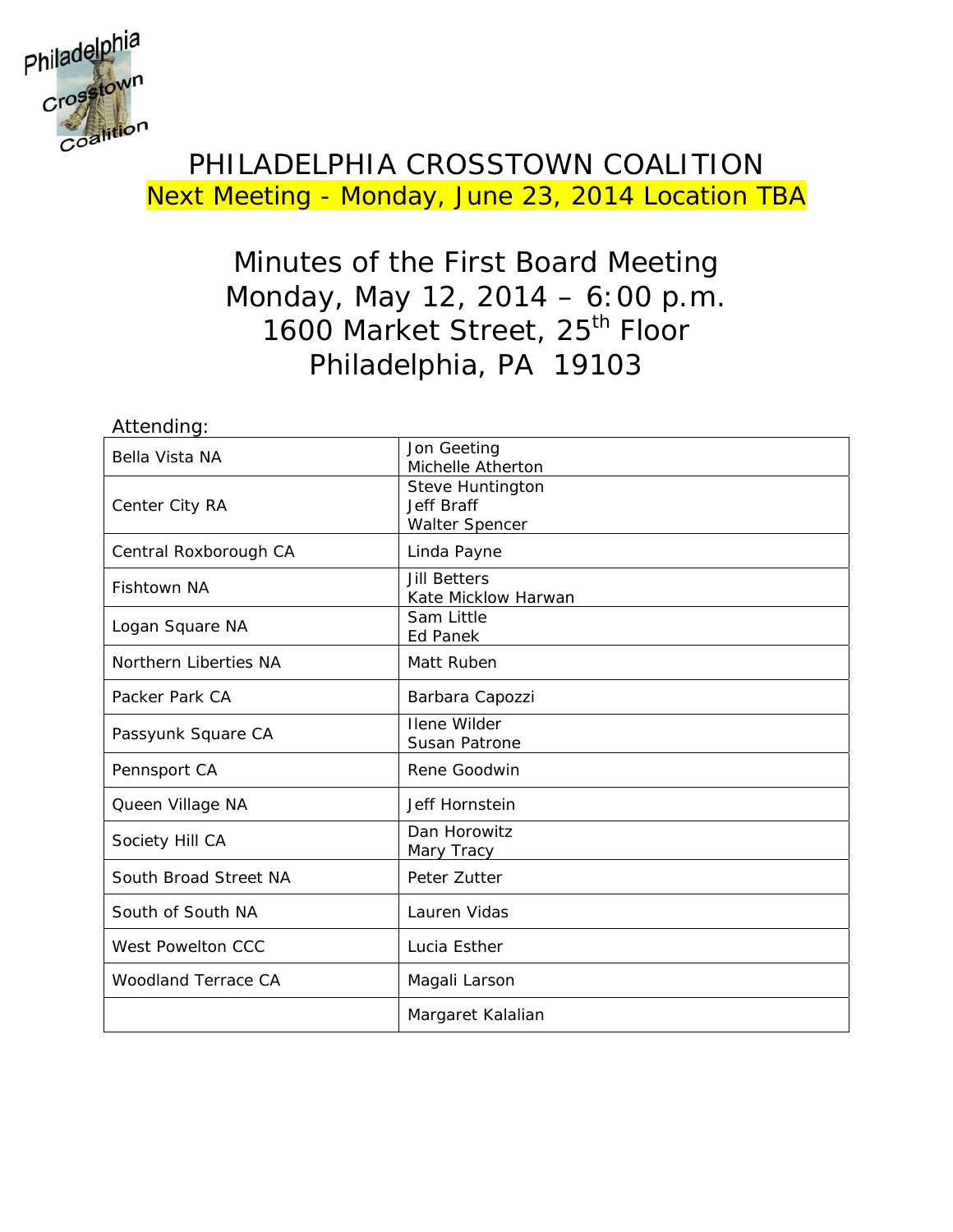## AGENDA

Jeff Hornstein called the meeting to order. Delegates were introduced with 15 civics represented.

# I. Summit Recap

Jeff Hornstein provided a Summit recap. There were 17 civics represented. The Summit achieved a high level of consensus regarding Committees that PCC should be forming around three key issue areas: Schools/Public Education; Zoning and Land Use; City Tax and Finance. Standing Committees: Membership; Best Practices; Communications and Finance.

Steve Huntington distributed a list of associations that have appointed delegates and requested additional delegate names added to the list.

Sam Little stated the Summit was very well done.

# II. Ratification of By-Laws

Steve Huntington reported the only significant change in the draft Bylaws submitted for the April 26 Summit was regarding the fiscal year.

Steve H. moved that the Bylaws be introduced, motion was seconded. Discussion on motion: Sam Little suggested amending the Bylaws to enable the Board to vote on decisions when time is short by email vote. Proposed amendment to Article 4, Paragraph 8: "When time requires faster action for an effective Board decision, such meetings or voting can be conducted electronically."

Ed Panek said it was important to have the provision in the Bylaws now rather than later. He regretted not having the provision originally in the Logan Square NA Bylaws. He found it was useful for time-sensitive matters that didn't need to go before the board at regular meetings. Supports amendment for email voting to Bylaws.

Mary Tracy asked how much notice would be required for an electronic vote on an emergency matter.

Jeff H.: The question is whether to include e-voting in the Bylaws or say the Board shall ratify a policy on this question as soon as possible.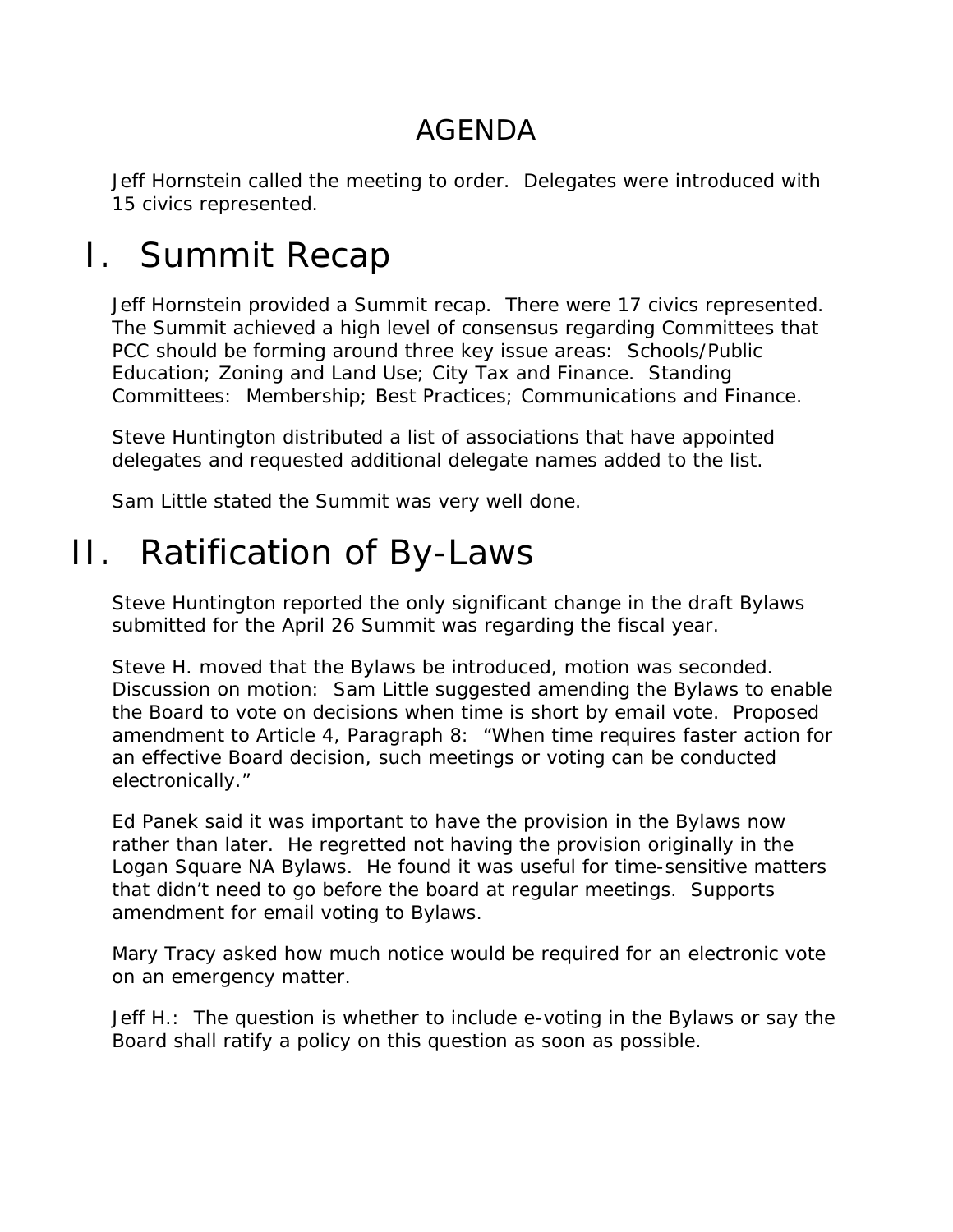Ed P.: Difficult to quantify how many days needed to provide notice for electronic voting and does not advocate specific number of days. Bylaws should provide for matters that may come up at the last minute.

Steve H.: Article 4, E, states at least ten days notice of meetings is required but where unanticipated issues require shorter notices of an emergency meeting the notification can be moved up. Steve noted that Sam L. was not addressing the issue of notice but a question of voting format – electronic voting to be used in an emergency which in turn raises a second subsidiary issue – how much heads up for an "emergency vote".

Sam L.: Would be the Executive Committee's choice and which method of operation would work. If rushed too much, would not get a quorum.

Matt Ruben: CDAG doesn't need official votes that often, but Northern Liberties does online Board polls all the time. NLNA has a bylaws provision that pre-existed frequent use of emails that provides for emergency meetings. They interpret that to vote via email, but have to officially ratify on-line board polls at the next board meeting. Matt proposed including a statement that says: "The Executive Committee shall craft a policy allowing for online voting outside of meetings. Such policy shall take effect when ratified by three-quarters of the membership." The statement will be in the Bylaws saying there has to be a policy allowing for email vote.

Steve H.: Matt has a solution such that we can vote tonight so that we can get the Bylaws done and then will work with the Executive Committee to reach the goal that Sam and Ed suggested. Accepted the amendment in the original motion. Seconded by Dan Horowitz.

Jeff H.: Full statement will be in Article 4, Paragraph E.

Vote taken on amendment; approved by acclimation.

# III. Election of Officers

Jill Betters reviewed the nominations:

Chair:

 Steve Huntington Jeff Hornstein

Vice Chairs (2): Jeff Hornstein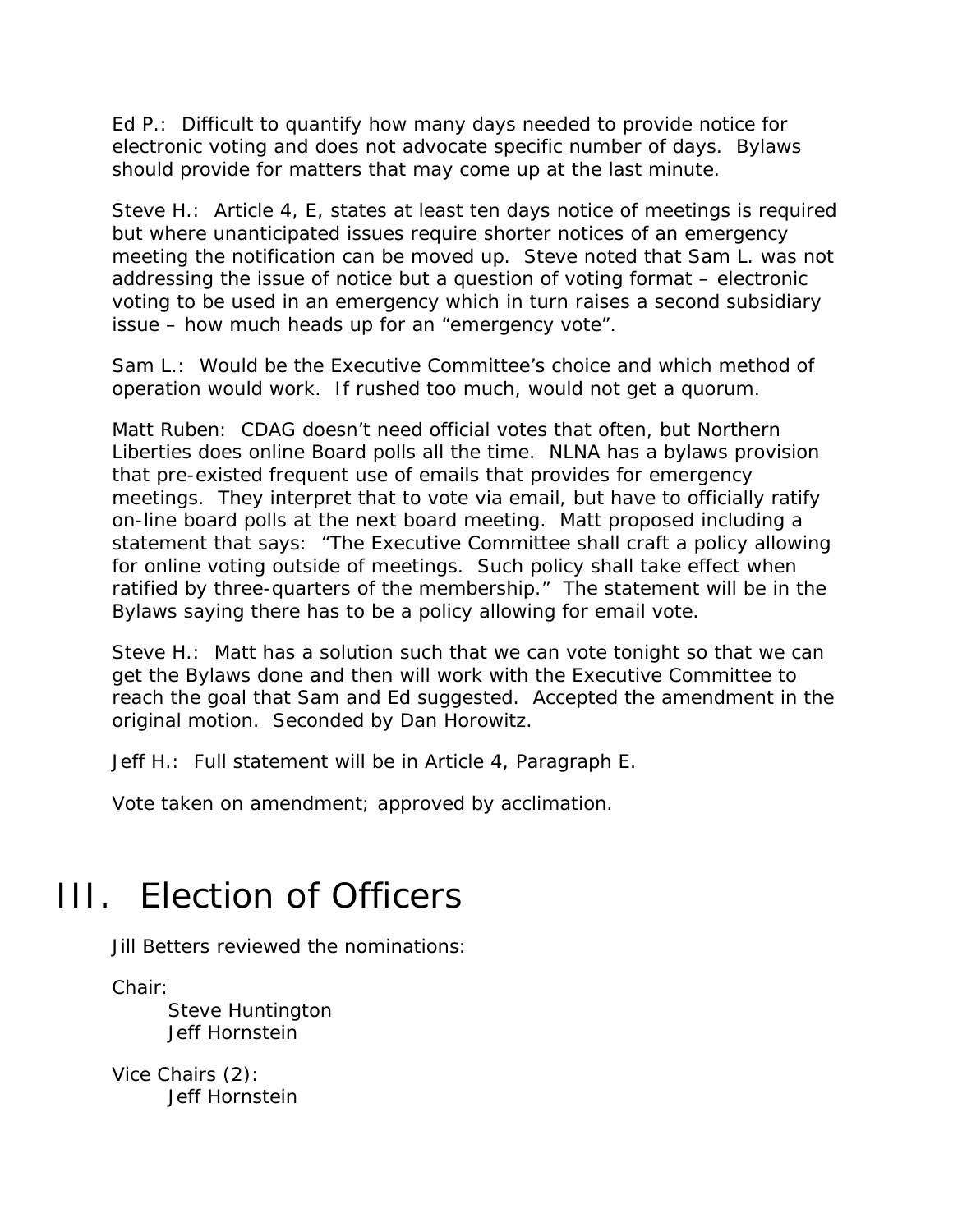Jill Betters Matt Ruben Walter Spencer (declined) Secretary: Margaret Kalalian

Treasurer:

 Pat Bullard (Declined) Steve Huntington

Terms of officers are for one-year with option to run for two additional terms. Can run for fourth term if 75 percent of members agree.

Rene Goodwin: Asked for specifications for officers.

Jill B.: Reviewed the duties of officers from the Bylaws.

Rene G.: Asked if PCC had 501(c)(3) status. Steve H. responded PCC is qualified, but has not applied. Believes members would seek 501(c)(3), but haven't determined yet.

Each candidate for contested positions discussed his/her background and qualifications with Crosstown Coalition, and participation since organization was founded in 2008 regarding previous issues of zoning code and AVI tax reform, and current SLAPP hearing.

Vote conducted by secret ballot with candidates not present in conference room.

Results:

 Chair: Steve Huntington Vice Chairs: Jill Betters; Jeff Hornstein Secretary: Margaret Kalalian Treasurer: Ed Panek

The next election will be June 2015. This is the first annual meeting. The CCP must meet at least four times a year.

## IV. Progress On Anti SLAPP Legislation

A number of delegates testified at the Senate hearing conducted at the Philadelphia Bar Association. Steve suggested next step to improve the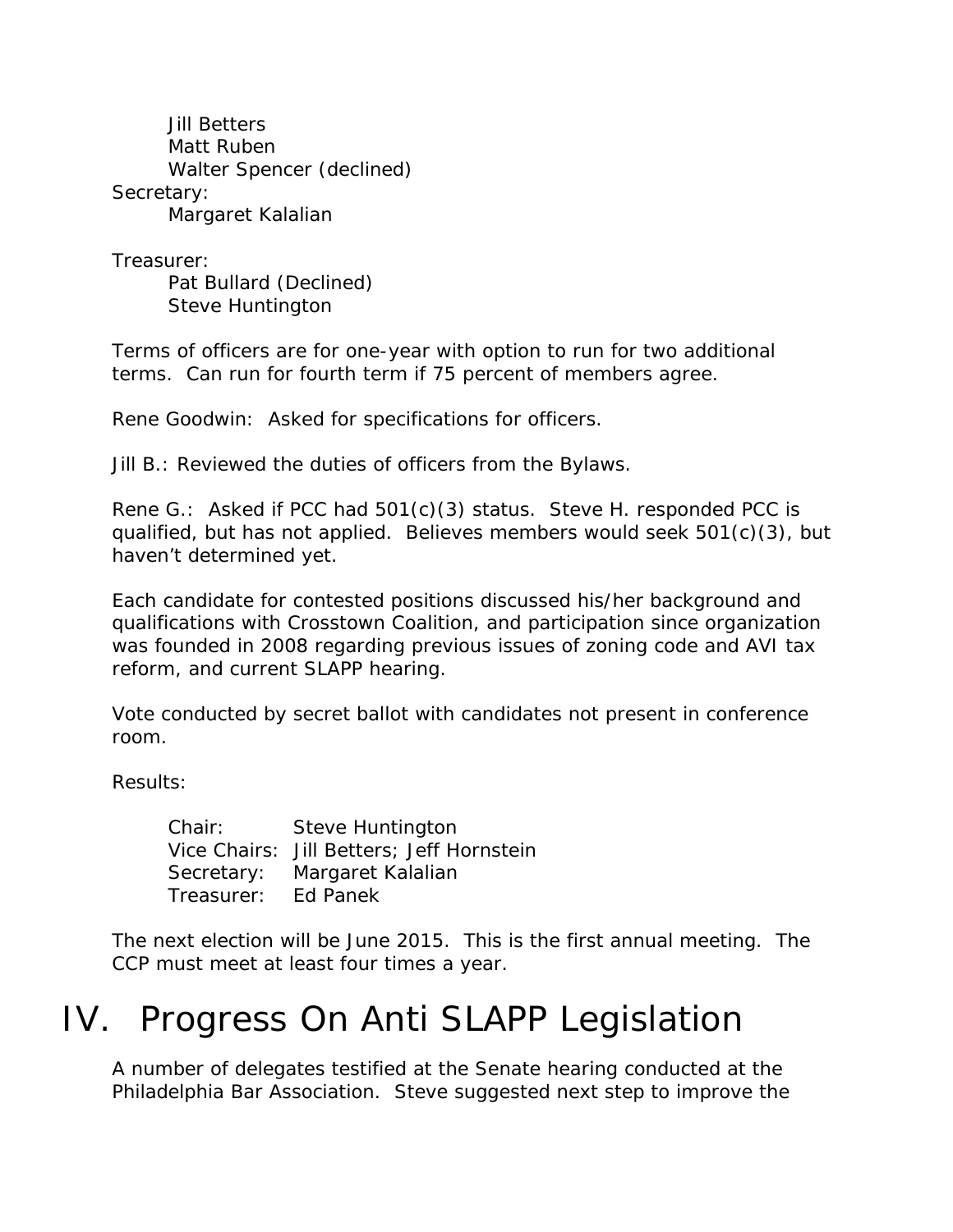language in the draft bill and solicit Republican support because the bill sponsors are all Democrats. He was informed that a bill with all Democratic sponsors is not a good prospect for passage.

Lauren Vidas: Asked if a House bill will be introduced or will Senate bill be passed to the House.

Jill B.: There is a House bill.

Lauren V.: Asked if anyone is in Rep. Taylor's district to approach him for support.

Jill B.: Said she can reach out to Bridesburg if they can work on issue because they have a relationship.

Magali Larson: Asked if Greenleaf was a co-sponsor.

Steve H.: Explained Greenleaf is the chair of the Judiciary Committee to which the bill was reported, but he is not a co-sponsor. The Judiciary Committee conducted the hearings conducted a couple of weeks ago.

Jeff H.: Did Greenleaf sound amenable to co-sponsorship?

Steve H.: His impression was Greenleaf thought this was a good piece of legislation.

Sam L.: Matt spoke excellently.

Magali L.: She thought that Greenleaf was not hostile, but he was worried about the legitimate suits that would be stalled by this legislation.

Sue Patrone: She wasn't at the hearing, but Lorna Katz said her impression was that Greenleaf was being devil's advocate, asking questions because he wanted more information.

Steve H.: When Matt spoke he put a great face on the bill and painted a description such that Greenleaf could recognize his suburban constituents being advantaged by this bill. Steve reviewed the issue with a First Amendment legal expert who told him that newspapers in California have embraced the anti-SLAPP legislation. Steve said there was some press testimony, but the *Inquirer* and *Daily News* did not attend. That's a consideration for PCC.

Jeff H.: We should consider reaching out to our counterparts in the suburbs.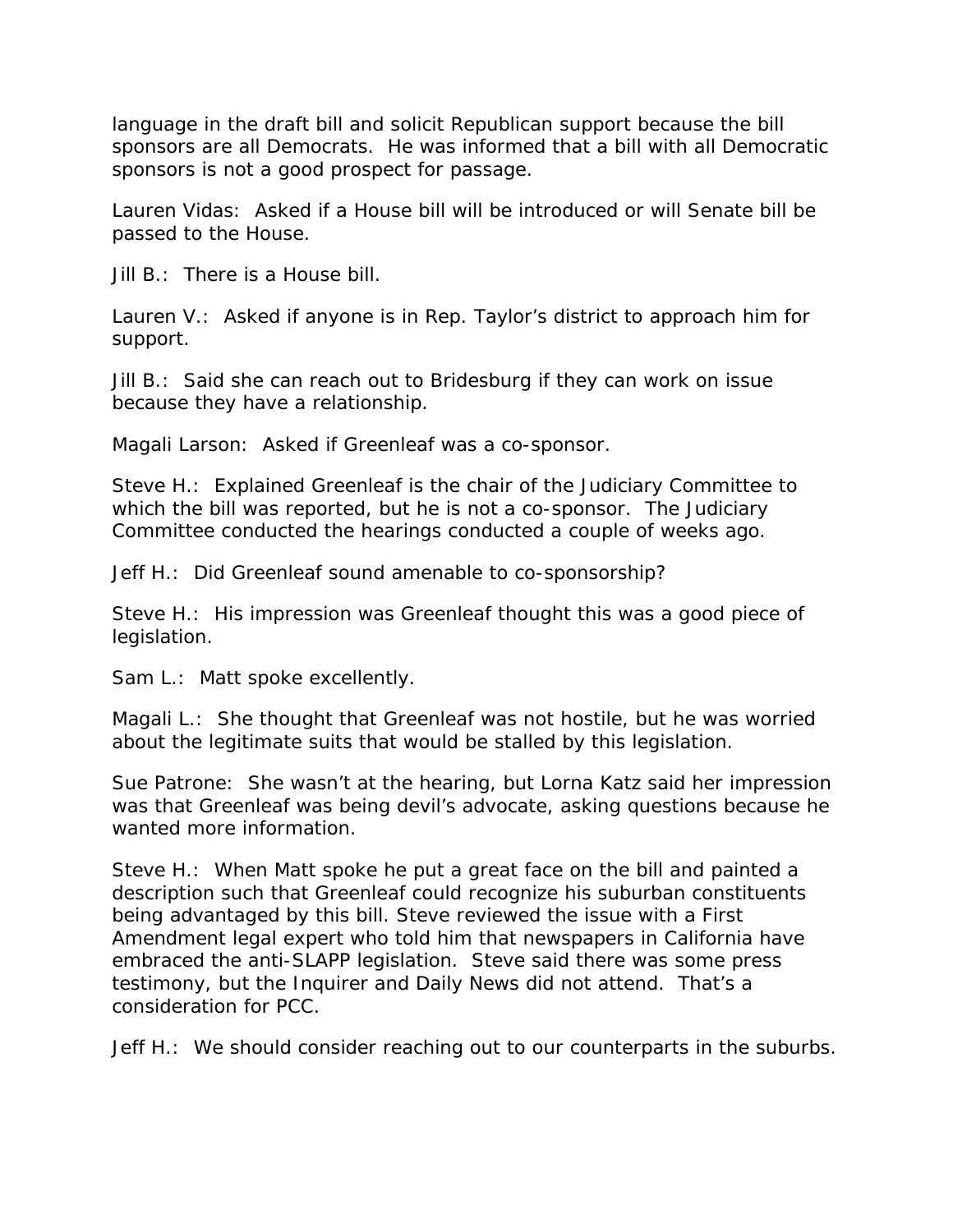Steve H.: Tony Mannino, Senator Farnese's aide, says the problem with the counties is that they don't have civic associations as we know them because the areas are so small. Instead of turning to your civic, you just turn to your board of commissioners.

Walter Spencer: That's true in a lot of them. In places like Lower Merion or Radnor, there are civics. Another possible way to get Republican attention is with Matt Wolf.

Lauren V.: Have to be very careful to go to Wolf before going to John Taylor.

Walt S.: Was thinking of using Wolf to go to John Taylor. He was on Friends of the Boyd, and if that hadn't gone well they would have been SLAPPed.

Jeff H.: We (Lauren V.) both have relationships with John Taylor.

Lauren V.: He went to law school with her parents and she knows him well. She will reach out to John Taylor.

Steve H.: Will send bill data to Lauren. We will look to Lauren as the point person to get the bill properly politically packaged.The other issue is the bill was poorly put together. It has to be substantially reworded. He wants to get a team of lawyers to work on it.

Lauren V.: Wants to reach out to Bridesburg and let them know she is going to talk to John Taylor.

Jill B.: She can reach out to Mary Ann and give her a heads up.

## V. Committees

The three committees crowd sourced as the most popular via

the exercise at the April 26 meeting were Schools, Zoning and Land Use, Taxes and City Finance

### A. Schools Committee:

1. Volunteers

Lauren Vidas Sue Patrone Barbara Capozzi Magali Larson

Jeff Hornstein Kate Micklow Harwan

2. Schools Discussion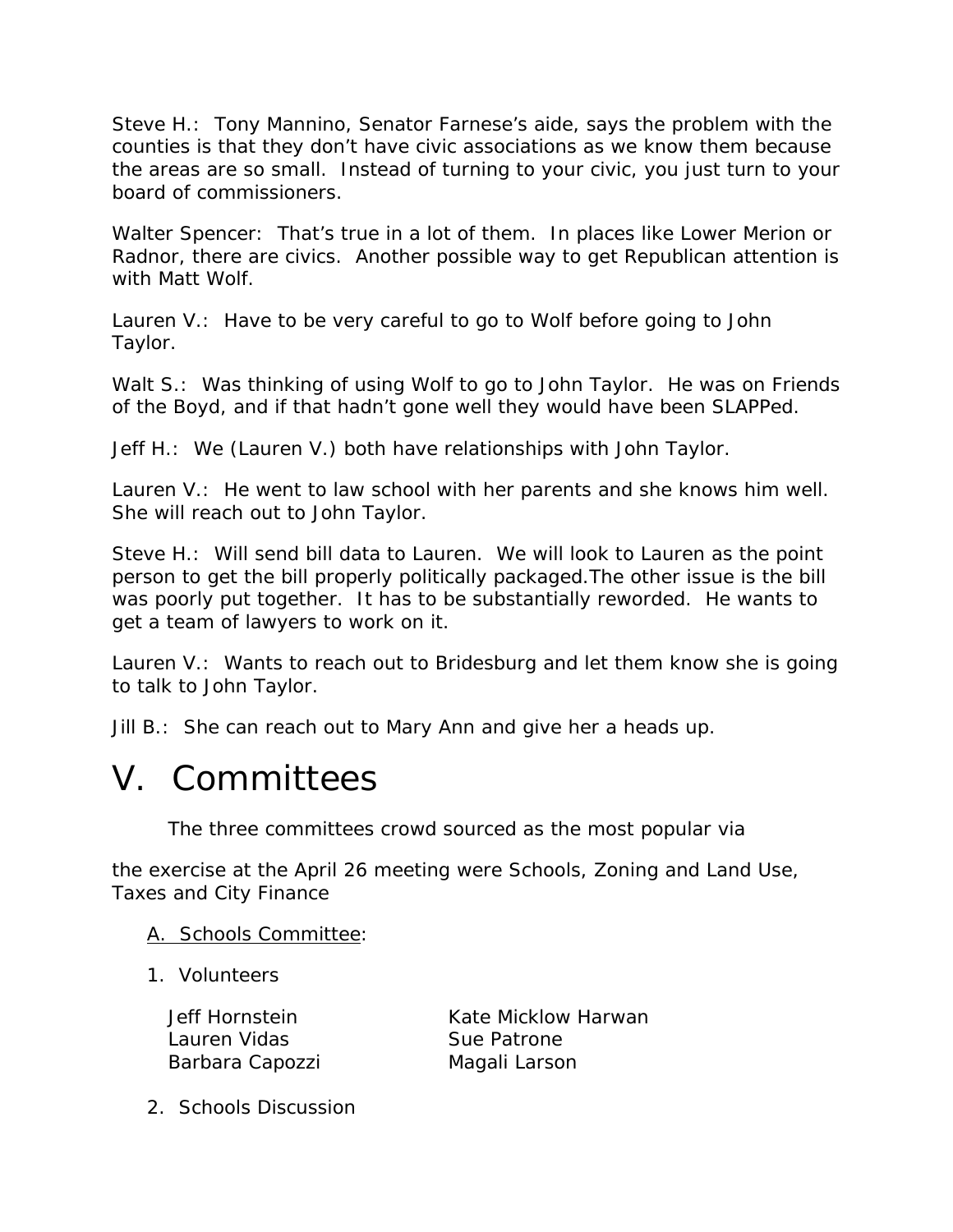Steve H.: What could we do about schools?

Jeff H.: Propose we make a list of the three groups and then have the groups circle up.

Steve H.: Wanted to give the committee the flavor of the group before they huddle.

Lauren .: Schools group has to determine what policy it wants to present to the full board because it can mean so many things.

Ilene Wilder: A lot of topics were identified at the Summit for a starting point. There were really good themes as a starting point.

Steve H.: Can look at the last minutes that captured all the notations on the Post-It notes. CCRA is doing a survey regarding the questions presented by the extension of the sales tax to find out if their membership is on board with having that money used to fund the schools vs. one of original proposals to pay down the pension deficit.

Walt S.: We can share the results with the group. Best thing to do is have the committee circle off and CCRA will get the survey report to the board.

#### **B.** Zoning and Land Use Committee:

- 1. Volunteers
	- Jon Geeting Linda Payne Mary Tracy **Mary Tracy Communist Contract Avenue** Jared Klein Sam Little **Ed Panek**

Peter Zutter Lucia Esther Lucia Esther Love Schiavo Dan Horowitz Michelle Atherton

### C. Taxes and City Finance Committee:

1. Volunteers

Lauren Vidas **Ilene Wilder** Dan Horowitz **Jeff Hornstein** Jon Geeting **Ed Panek** Sarah Anton

2. Discussion of Realty Tax Abatement Modification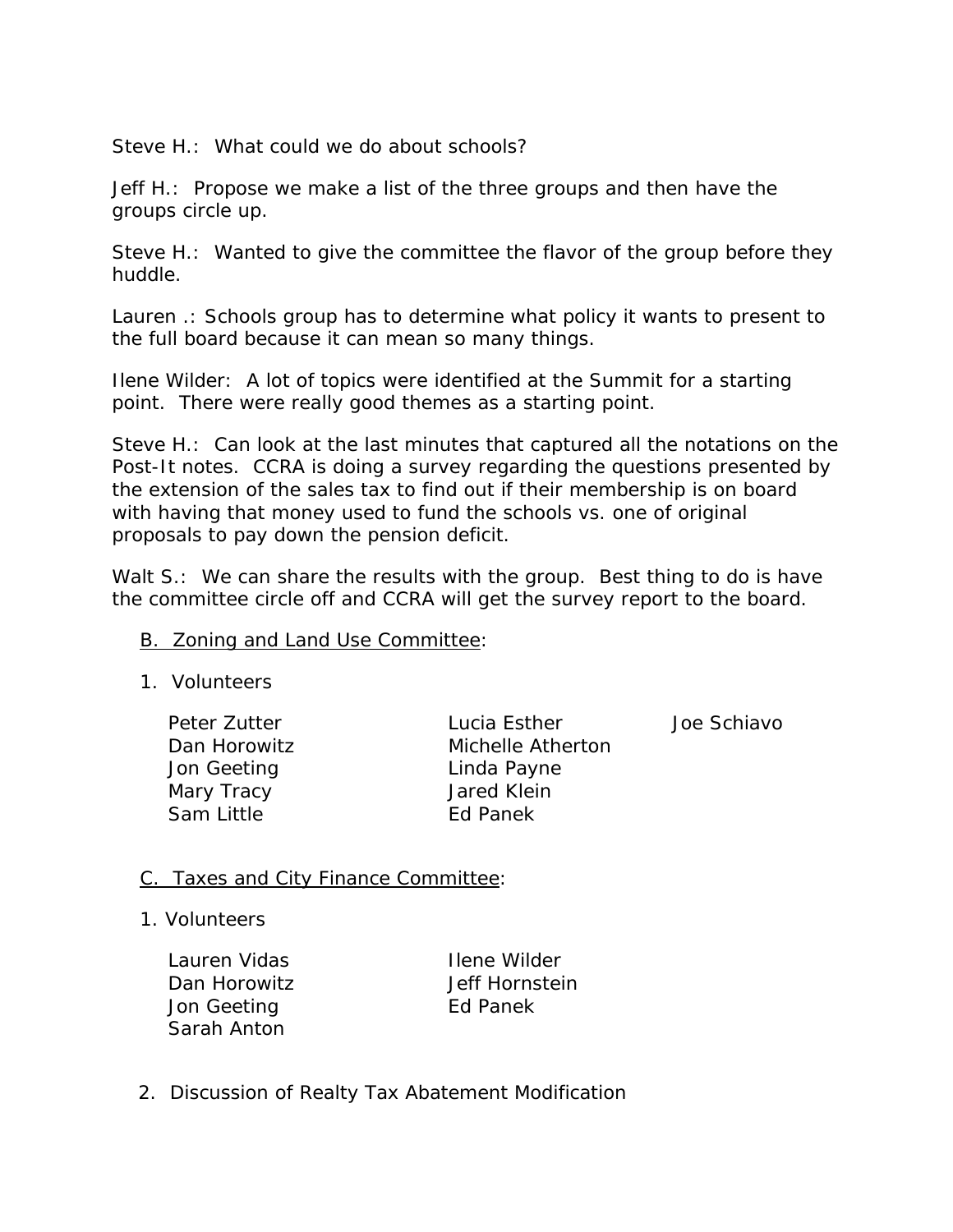Lauren Vidas: As a matter of full disclosure, she is working with the Development Workshop on this issue which is the tax abatement issue. Wilson Goode introduced a bill last year that would eliminate the school district portion of the tax abatement, which is about 55 percent of the abatement. The bill has had a couple of hearings but they're taking public comment on Wednesday. There is a study done by Jones Lang LaSalle that was commissioned by the City of Philadelphia pursuant to a City Council ordinance which concluded that but for the abatement we would have seen a 55 percent reduction in development since the abatement was introduced in the early 2000's.

She will recuse herself from this point forward, but wanted to make both the Crosstown Coalition and individual organizations aware that she knows her neighborhood would not have experienced the explosive growth if not for the abatement. She is trying to get an electronic copy of the study to send out. City Council is taking testimony on this and other budget bills on Wednesday.

D. Membership Committee:

| Magali Larson   | Jeff Hornstein |
|-----------------|----------------|
| Barbara Capozzi | Sam Little     |

E. Best Practices Committee:

Lauren Vidas Steve Huntington

Best practices is sharing information among the civic organizations.

F. Finance Committee:

Ed Panek Sarah Anton

Ilene Wilder and Kate Harwan will ask their members for assistance.

### G. Executive Committee

Steve H.: The Executive Committee per the bylaws is the officers who have the option to add two more members for a total of seven members.

H. Communications Committee:

| Ilene Wilder | <b>Jill Betters</b> |
|--------------|---------------------|
| Rene Goodwin | Dan Horowitz        |